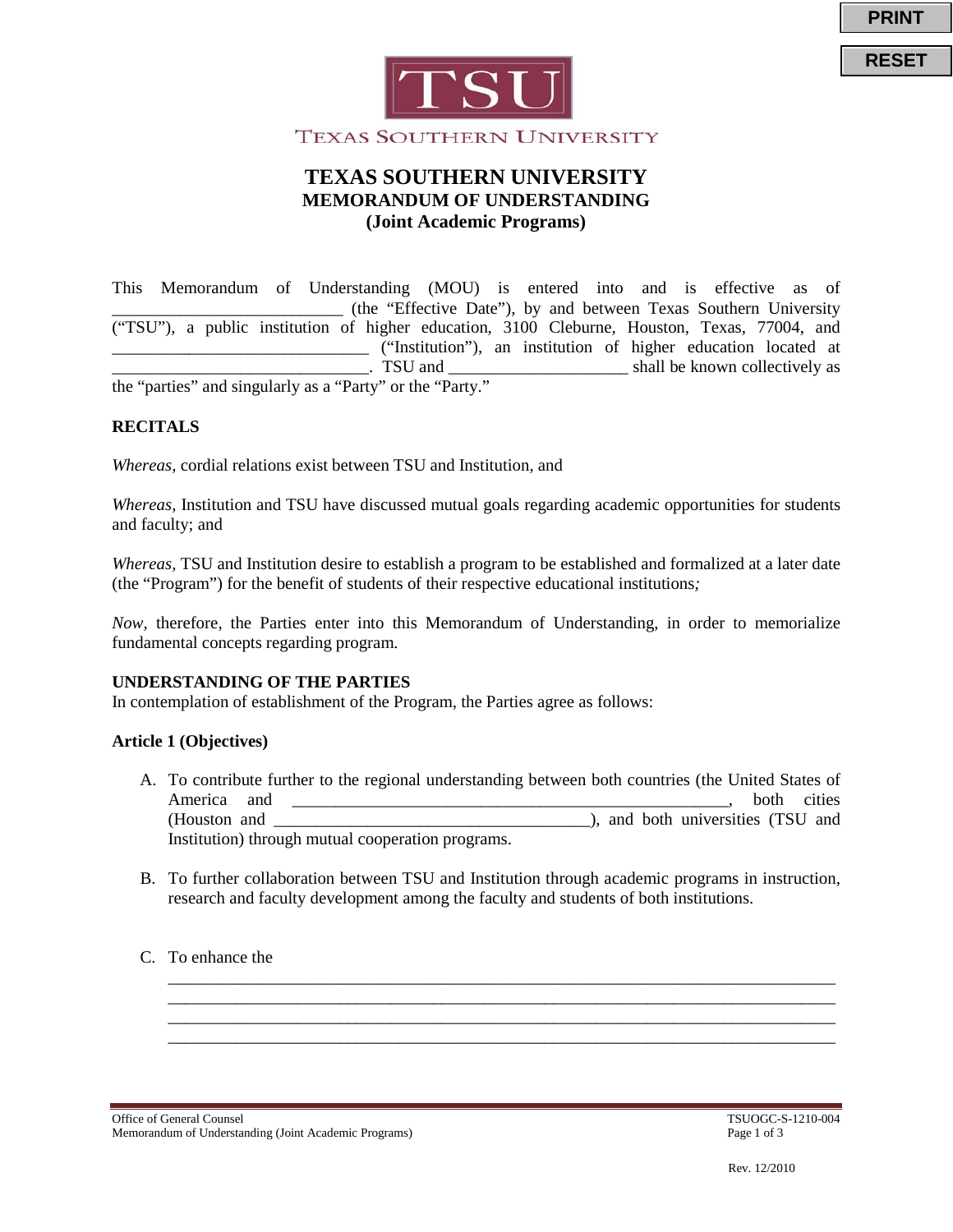

# **TEXAS SOUTHERN UNIVERSITY MEMORANDUM OF UNDERSTANDING (Joint Academic Programs)**

## **Article 2 (Responsibilities of Parties)**

- A. Both universities commit themselves to identify concrete areas of academic collaboration and to explore the means to achieve a successful collaboration.
- B. The University officials who will have the responsibility in coordinating the Program for the parties are:

| For TSU: $\_\_$ | For Institution: |
|-----------------|------------------|
|                 |                  |
|                 |                  |
|                 |                  |
|                 |                  |
|                 |                  |

## **Article 3 (Understanding of Parties)**

- A. Parties understand and acknowledge that they are making a significant commitment to this collaborative effort. Accordingly, Parties agree to expend their best efforts on the design, implementation, and successful continuation of Program.
- B. This MOU shall remain effective from the date of execution until the end of the term of two (2) years.
- C. THE PARTIES UNDERSTAND AND ACKNOWLEDGE THAT THIS MEMORANDUM OF UNDERSTANDING WILL PROVIDE THE FOUNDATION FOR A MORE COMPREHENSIVE AGREEMENT CONCERNING THE DETAILS OF THE PROGRAM; AND THAT THIS MEMORANDUM OF UNDERSTAINDING DOES NOT COMMIT THE PARTIES REGARDING THE PROGRAM.
- D. Parties understand that this program must support through its activities the mission of Texas Southern University; and that the Institution may not use the name and official seal of the University without the written consent of the president or his/her designee; that the Institution and program are subject to all policies and procedures of the Board of Regents, and must submit to reporting and auditing requirements as established by TSU, including consultation with an attorney from the Office of General Counsel.